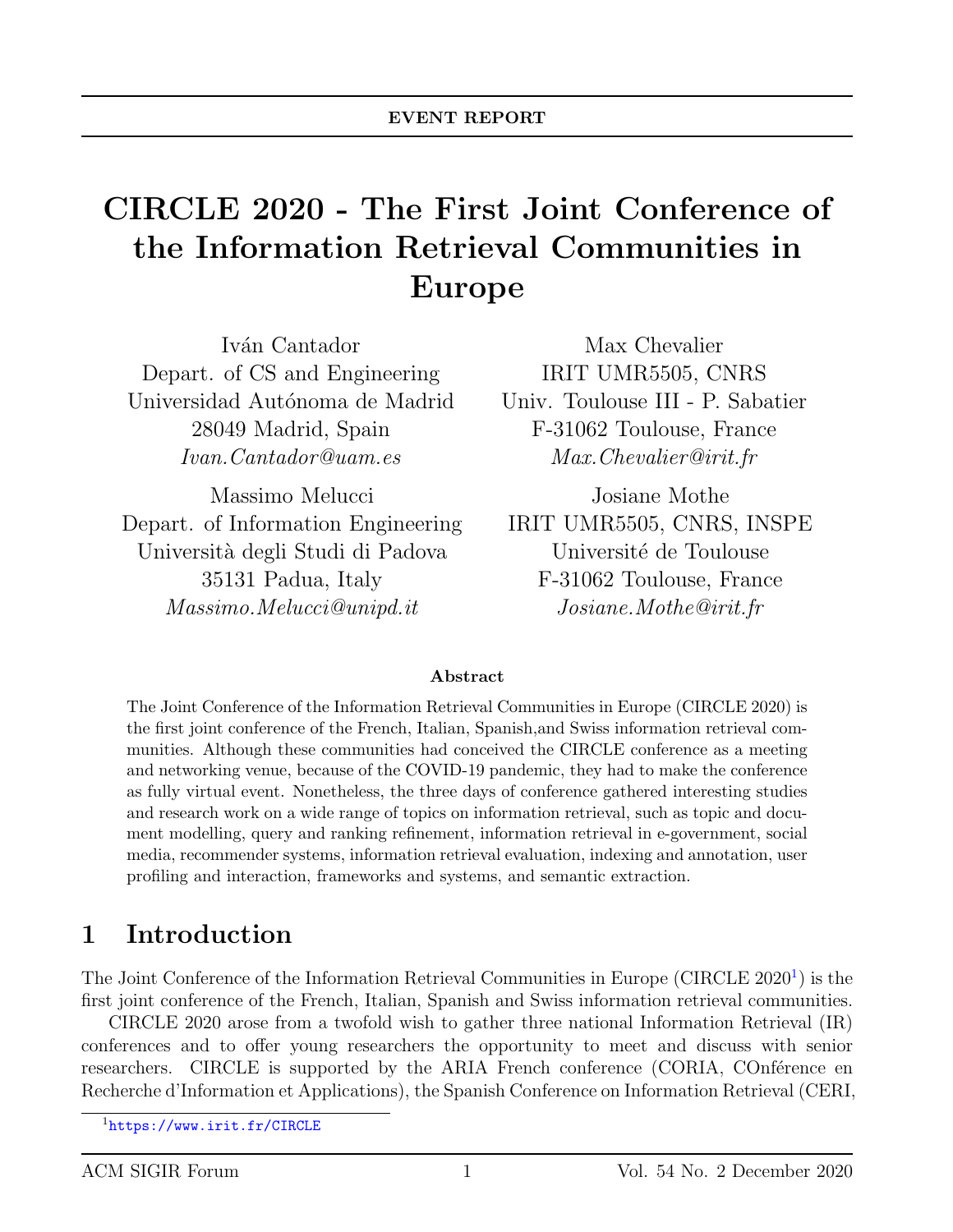Congreso Español de Recuperación de Información), the Italian Information Retrieval Workshop, and the Swiss IR community.

The main objective of CIRCLE 2020 is to propose a unique place for stimulating and disseminating research in IR, where senior/industrial and early stage researchers (including MSc and PhD students) can network and discuss their research results in a friendly environment.

The presentations and discussions of the conference were done virtually. If the COVID-19 emergency had not happened, CIRCLE 2020 would have taken place on July 6-9, 2020 at Samatan, Gers, in the South of France (50 minutes from Toulouse).

#### 2 Conference topics

CIRCLE 2020 offered an opportunity to present and discuss both theoretical and empirical research. Relevant topics included, but were not restricted to:

- Search and ranking. Research on core IR algorithmic topics, including IR at scale, covering topics such as:
	- Queries and query analysis;
	- Web search, including link analysis, sponsored search, search advertising, adversarial search and spam, and vertical search;
	- Retrieval models and ranking, including diversity and aggregated search;
	- Efficiency and scalability;
	- Theoretical models and foundations of information retrieval and access.
- Content analysis, recommendation and classification. Research focusing on recommender systems, rich content representations and content analysis, covering topics such as:
	- Filtering and recommender systems;
	- Document representation;
	- Content analysis and information extraction, including summarisation, text representation, readability, sentiment analysis, and opinion mining;
	- Cross- and multilingual search;
	- Clustering, classification, and topic models;
	- IR and natural language processing.
- Domain-specific applications. Research focusing on domain-specific IR challenges, covering topics such as:
	- Social search;
	- Search in structured data including email search and entity search;
	- Multimedia search;
	- IR for Education;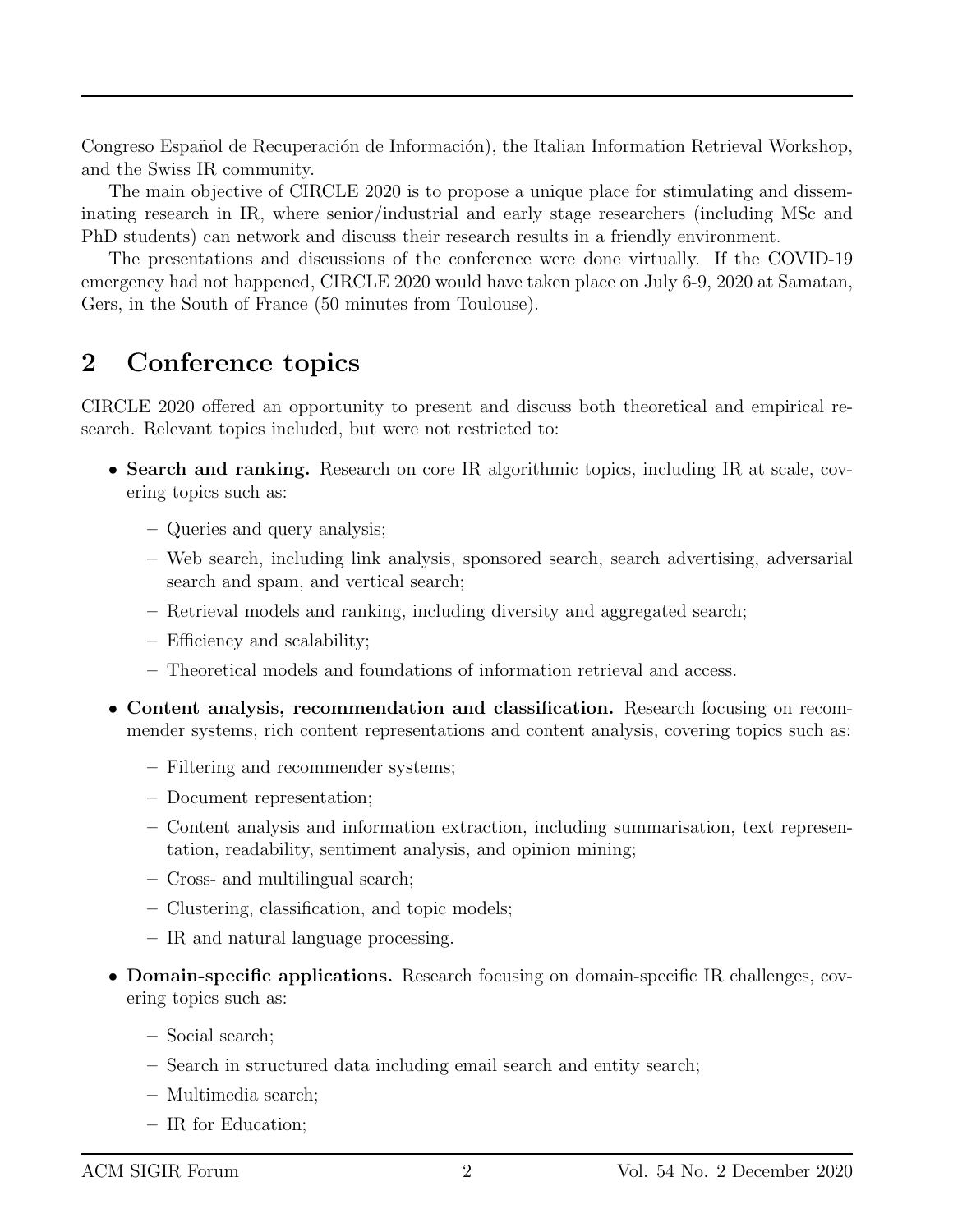- Legal document search;
- Health, including genomics and bioinformatics;
- IR and digital libraries;
- IR and databases;
- Other domains such as enterprise, news search, app search, archival search.
- Artificial intelligence, semantics and dialog. Research bridging AI and IR, especially toward deep semantics and dialog with intelligent agents, covering topics such as:
	- Question answering;
	- Conversational systems and retrieval, including spoken language interfaces, dialog management systems, and intelligent chat systems;
	- Semantics and knowledge graphs;
	- Deep learning for IR, embeddings, and agents.
- Human factors and interfaces. Research into user-centered aspects of IR, including user interfaces, behaviour modelling, privacy, and interactive systems, covering topics such as:
	- Mining and modelling search activity, including user and task models, click models, log analysis, behavioural analysis, and attention modelling;
	- Interactive and personalised search;
	- Collaborative search, social tagging and crowdsourcing;
	- Information privacy and security.
- Evaluation. Research that focuses on the measurement and evaluation of IR systems, covering topics such as:
	- User-centred evaluation methods, including measures of user experience and performance, user engagement and search task design;
	- Test collections and evaluation metrics, including the development of new test collections;
	- Eye-tracking and physiological approaches, such as fMRI
	- Evaluation of novel information access tasks and systems such as multi-turn information access;
	- Statistical methods and reproducibility issues in information retrieval evaluation.
- Future directions. Research with theoretical or empirical contributions on new technical or social aspects of IR, especially in more speculative directions or with emerging technologies, covering topics such as:
	- Novel approaches to IR;
	- Ethics, economics, and politics;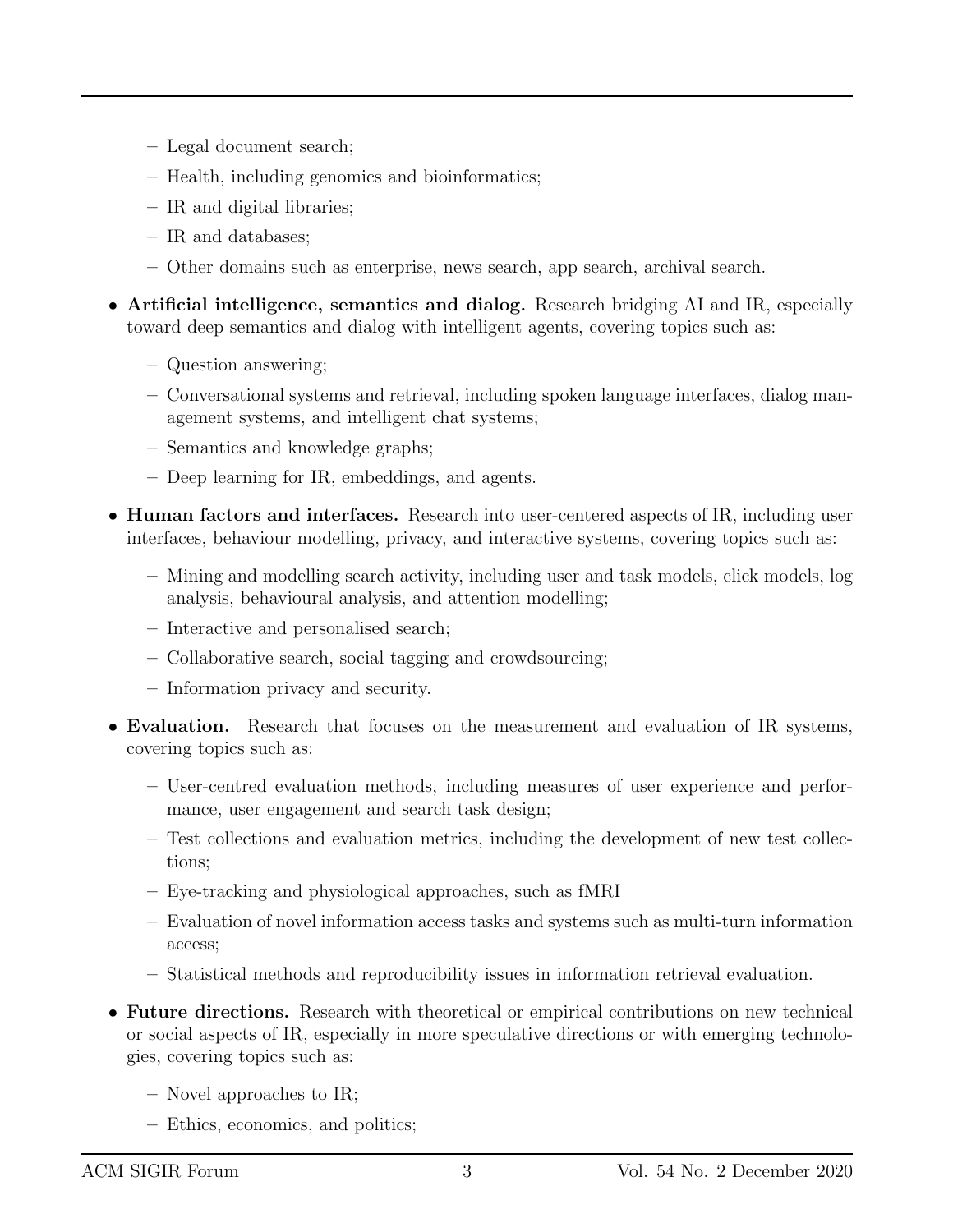- Applications of search to social good;
- IR with new devices, including wearable computing, neuroinformatics, sensors,
- Internet-of-Things, vehicles.

## 3 Submissions

For the CIRCLE common track, submissions were requested to be in English, the official language of the conference. Submission were peer reviewed by at least three members of conference program committee in a double blind process.

Authors were invited to submit one of the following types of contributions:

While long papers were supposed to describe mature and original research results, short papers were conceived as exciting new work that is not yet mature enough for a long paper, such as for example "doctoral papers". Extended abstracts could include a system demonstration, a project presentation, or an already published piece of work (e.g. in a top level IR journal or conference). Applications of information retrieval to novel areas were especially welcome.

The Easychair system was used for the paper submission and review processes.

- Long original papers (from 6 to 8 pages  $+1$  page for references)
- Short original papers (from 3 to 4 pages  $+1$  page for references)
- Extended abstracts containing descriptions of ongoing projects or presenting already published results (up to 2 pages)

analysis (5) annotation (3) anorexia (2) based (3) Classification (4) context (2) data (4) dataset (3) deep  $_{(7)}$  detection  $_{(6)}$  document  $_{(7)}$  evaluation  $_{(6)}$  expansion (2) expert (2) extraction (3) feedback (2) health (2)  $\prod_{i \in \mathbb{N}} \prod_{i \in \mathbb{N}}$ Learning (15) libraries (3) machine (5) management (3) media (3) mining (5)  $\text{model}_{(6)}$  natural (3) networks (5) neural (4) nlp (3) parliamentary (2) prediction (3) profile (7) query (4) rank (2) recommender (8) relevance (3) representation (3) retrieval  $\left\{ \right\}$  search  $\left\{ \right\}$  semantic (3) series (2) SOCIal  $\left\{ \right\}$  summarization (3) Systems (9) text (7) topic (3) transformer (2) tweet (3) USer (5)

<span id="page-3-0"></span>Figure 1: From submissions, authors' keyphrases

Figure [1](#page-3-0) shows the main words from the keyphrases the authors associated to their submissions. The accepted papers ranged from theoretical work and experimental research to system and project descriptions. Each accepted paper was included in the conference proceedings and were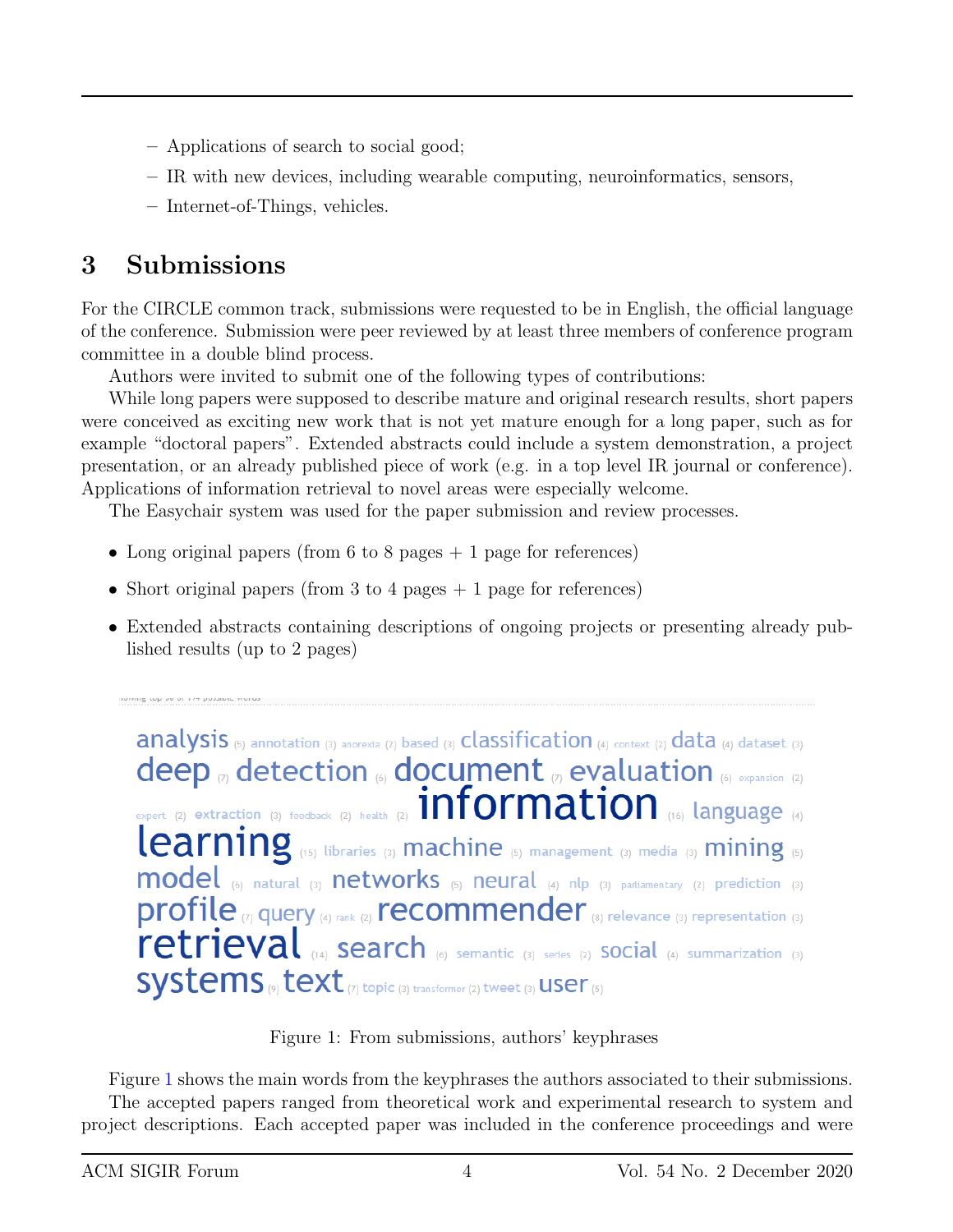orally presented. The proceedings are online published by CEUR Workshop Proceedings at [http:](http://ceur-ws.org/Vol-2621/) [//ceur-ws.org/Vol-2621/](http://ceur-ws.org/Vol-2621/)).

There were also some CERI submissions with oral presentations of papers written in either Spanish or English. Special interest was devoted to papers on applications with municipal, regional or national impact in Spain, collaborations from Spanish institutions and companies, or using corpora in Spanish. Short original papers or extended abstracts were allowed. As in previous editions of CERI, defended thesis from June 2018 to May 2020 could qualify for the SERI Award to the best Spanish PhD dissertation in IR. Details are given by the Spanish IR association<sup>[2](#page-4-0)</sup>.

#### 4 Scientific committee

Iván Cantador, Max Chevalier and Massimo Melucci are very grateful to the program committee members who evaluated the submissions. The PC chairs could not have prepared such a interesting scientific programme without the thoughtful and careful comments from all the 68 PC members and 6 additional reviewers.

- − Aris Anagnostopoulos, Sapienza University of Roma, Italy
- − Juan Antonio Mart´ınez Comeche, Universidad Complutense de Madrid, Spain
- − Ismail Badache, Laboratoire d'Informatique et Syst`emes, INSPE Aix-Marseille University, France
- − Álvaro Barreiro, University of A Coruña, Spain
- − Roberto Basili, University of Roma Tor Vergata, Italy
- − Luca Becchetti, Sapienza University of Roma, Italy
- − Alejandro Bellogín, Universidad Autonoma de Madrid, Spain
- − Patrice Bellot, Aix-Marseille Universit´e CNRS (LSIS), France
- − Rafael Berlanga, Universitat Jaume I, Spain
- − Catherine Berrut, LIG, Universit´e Joseph Fourier Grenoble I, France
- − Paolo Boldi, University of Milano, Italy
- − Fidel Cacheda, Universidade da Coru˜na, Spain
- − Sylvie Calabretto, LIRIS, France
- − Claudio Carpineto, Fondazione Ugo Bordoni, Italy
- − **Pablo Castells**, Universidad Autónoma de Madrid, Spain

<span id="page-4-0"></span> $^{2}$ <http://seri.org.es>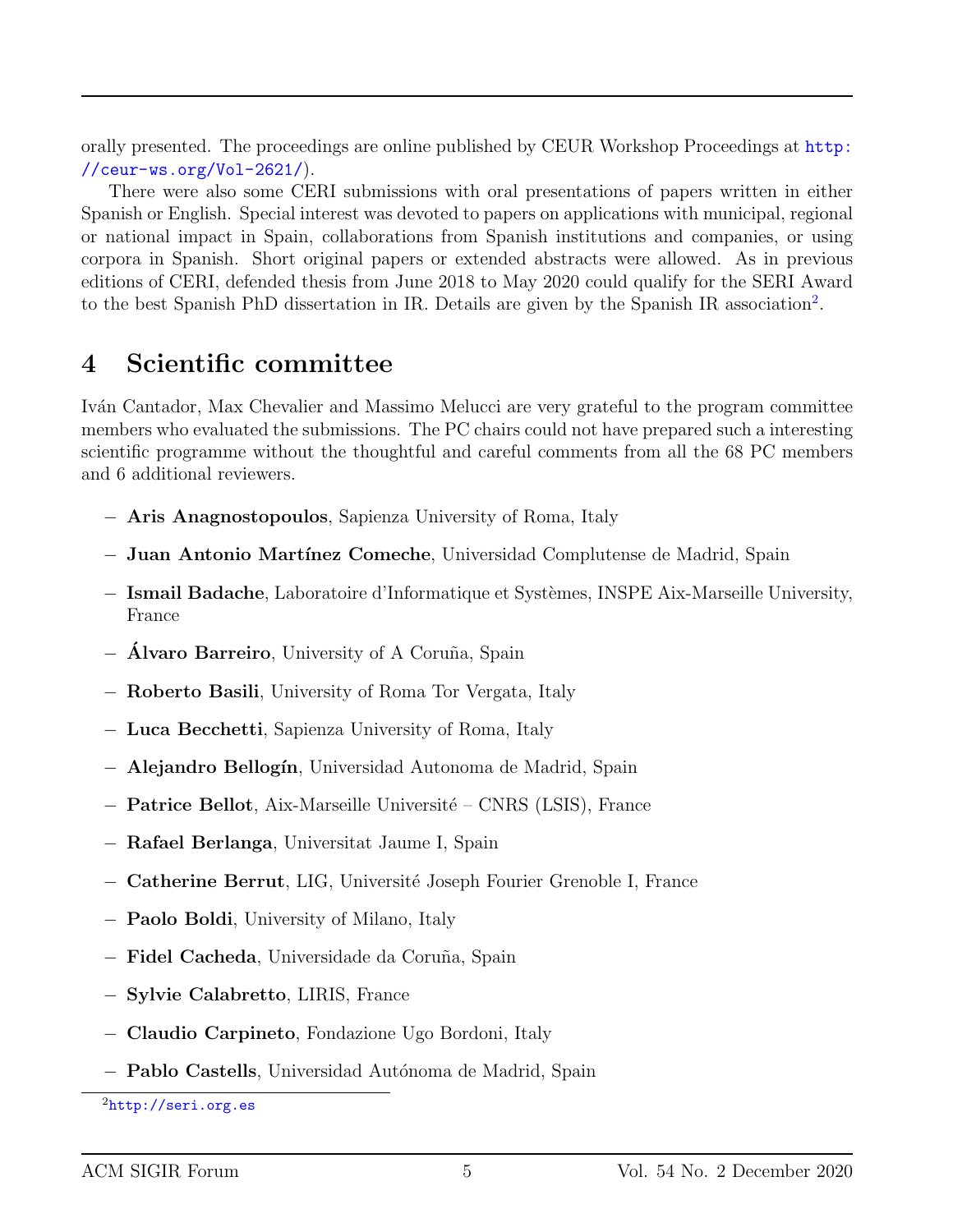- − Jean-Pierre Chevallet, Grenoble Alpes University, France
- − Adrian-Gabriel Chifu, Aix Marseille Univ, Université de Toulon, CNRS, LIS, France
- − Vincent Claveau, IRISA CNRS, France
- − Fabio Crestani, University of Lugano (USI), Switzerland
- − Luis M. de Campos, University of Granada, Spain
- − Emanuele Di Buccio, University of Padua, Italy
- − Tommaso Di Noia, Politecnico di Bari, Italy
- − Giorgio Maria Di Nunzio, University of Padua, Italy
- − Antoine Doucet, University of La Rochelle, France
- − Elías Fernández-Combarro, University of Oviedo, Spain
- − Juan M. Fernández-Luna, University of Granada, Spain
- − Nicola Ferro, University of Padua, Italy
- − Sebastien Fournier, Aix-Marseille Universit´e, France
- − Mathias G´ery, Jean Monnet University, France
- − Lorraine Goeuriot, Universit´e Grenoble Alpes, CNRS, France
- − Julio Gonzalo, National University of Distance Education, Spain
- − Gilles Hubert, Institut de Recherche en Informatique de Toulouse, France
- − Juan F. Huete, University of Granada, Spain
- − Sylvain Lamprier, LIP6 UPMC, France
- − David Losada, University of Santiago de Compostela, Spain
- − Miguel A. Martinez-Prieto, University of Valladolid, Spain
- − Stefano Mizzaro, University of Udine, Italy
- − Boughanem Mohand, Institut de Recherche en Informatique de Toulouse, France
- − Josiane Mothe, INSPE, Universit´e de Toulouse, IRIT, URM 5505 CNRS, France
- − Philippe Mulhem, Grenoble Computer Science Laboratory, France
- − Franco Maria Nardini, ISTI-CNR, Italy
- − Jian-Yun Nie, University of Montreal, Canada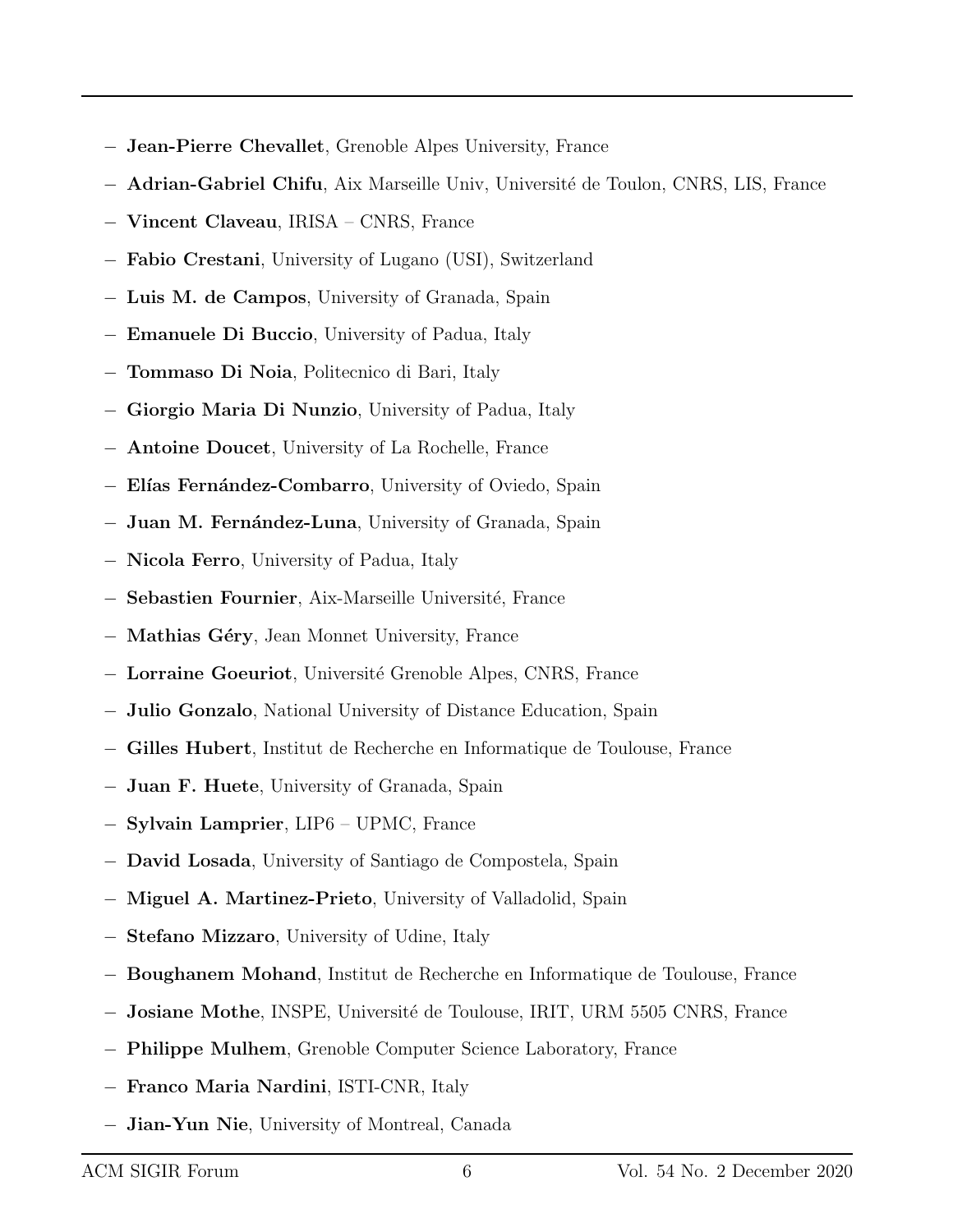- − Javier Nogueras Iso, Universidad de Zaragoza, Spain
- − Salvatore Orlando, Universit`a Ca' Foscari Venezia, Italy
- − Javier Parapar, University of A Coru˜na, Spain
- − Gabriella Pasi, University of Milano-Bicocca, Italy
- − Raffaele Perego, ISTI-CNR, Italy
- − Karen Pinel-Sauvagnat, Institut de Recherche en Informatique de Toulouse, France
- − Benjamin Piwowarski, CNRS / University Pierre et Marie Curie, France
- − Georges Quénot, Laboratoire d'Informatique de Grenoble, CNRS, France
- − Lara Quijano-Sánchez, Universidad Autónoma de Madrid, Spain
- − **Paolo Rosso**, Universitat Politècnica de València, Spain
- − Catherine Roussey, Irstea Clermont-Ferrand Center, France
- − Eric Sanjuan, Laboratoire Informatique d'Avignon- Universit´e d'Avignon, France
- − Jacques Savoy, Université de Neuchâtel, Switzerland
- − Giovanni Semeraro, University of Bari, Italy
- − Christophe Servan, QWANT, France
- − Chantal Soul´e-Dupuy, IRIT, Universit´e Toulouse 1 Capitole, France
- − Laure Soulier, Sorbonne Universit´es UPMC-LIP6, France
- − Lynda Tamine, Institut de Recherche en Informatique de Toulouse, France
- − Marko Tkalcic, Free University of Bozen-Bolzano, Italy
- − Nicola Tonellotto, Information Science and Technologies Institute, Italy
- − Jesús Tramullas, University of Zaragoza, Spain
- − Raquel Trillo-Lado, Universidad de Zaragoza, Spain
- − Julien Velcin, University of Lyon 2, France
- − Jesús Vilares, Universidade da Coruña, Centro de Investigación CITIC, Spain
- − Manuel Vilares, University of Vigo, Spain
- − Haifa Zargayouna, University Paris 13, France

Additional reviewers were Jibril Frej, Andrea Iovine, Kevin Roitero, Marco Polignano, Lucia Siciliani, and Sebastiano Vigna.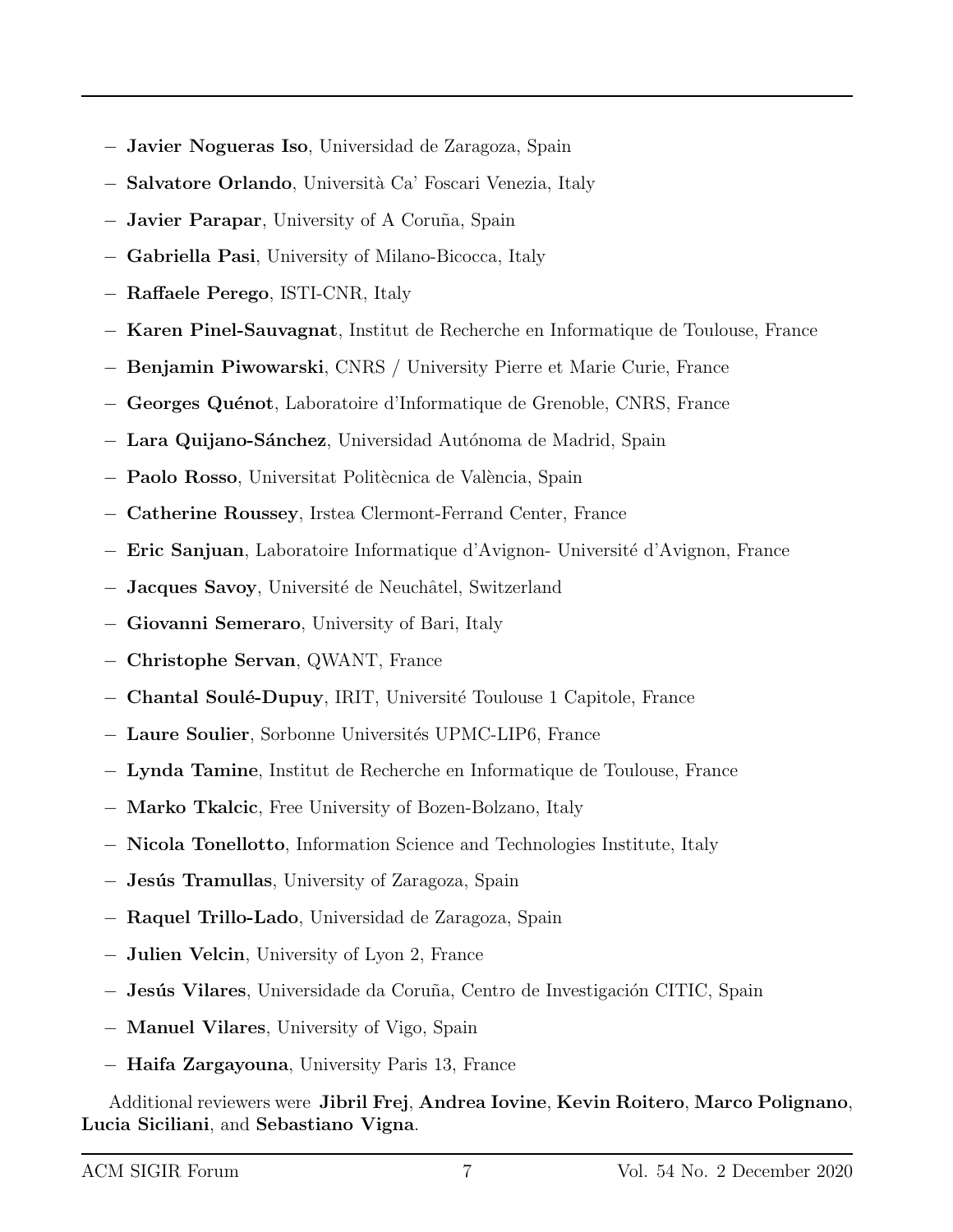## 5 Mentoring

Students co-authoring accepted papers were offered the possibility to meet face-to-face with senior researchers in specific mentoring parallel sessions. Seven students took benefit from that opportunity. The PC chairs and organisers would like to thank **Alejandro Bellogín**, Catherine Berrut, Fidel Cacheda, Fabio Crestani, Georges Quénot, and Julien Velcin for voluntarily mentoring those students.

## 6 Publications

In total, 8 long papers (78% acceptance rate), 18 short papers (83% acceptance rate), and 12 extended abstracts (79% acceptance rate) were accepted for publication and presentation, leading to [3](#page-7-0)8 oral communications. These papers were grouped into thematic sessions<sup>3</sup> as follows (see ):

- Frameworks and systems
- Indexing and annotation
- Information Retrieval evaluation
- Information Retrieval in e-government
- Query and ranking refinement
- Recommender systems
- Semantic extraction
- Social media
- Topic and document modelling
- User profiling and interaction

Proceedings have been published under CEUR [\(Cantador et al.](#page-8-0) [\[2020\]](#page-8-0)) and are freely available at <http://ceur-ws.org/Vol-2621/>. The associated bibtex entry is:

@inproceedings{cantador2020circle,

title={CIRCLE 2020-The First Joint Conference of the Information Retrieval Communities in Europe},

author={Cantador, Iván and Melucci, Massimo and Chevalier, Max and Mothe, Josiane}, booktitle={CEUR Workshop Proceedings}, volume= $\{2621\},\$ 

year={2020}}

<span id="page-7-0"></span><sup>3</sup><https://www.irit.fr/CIRCLE/program/>